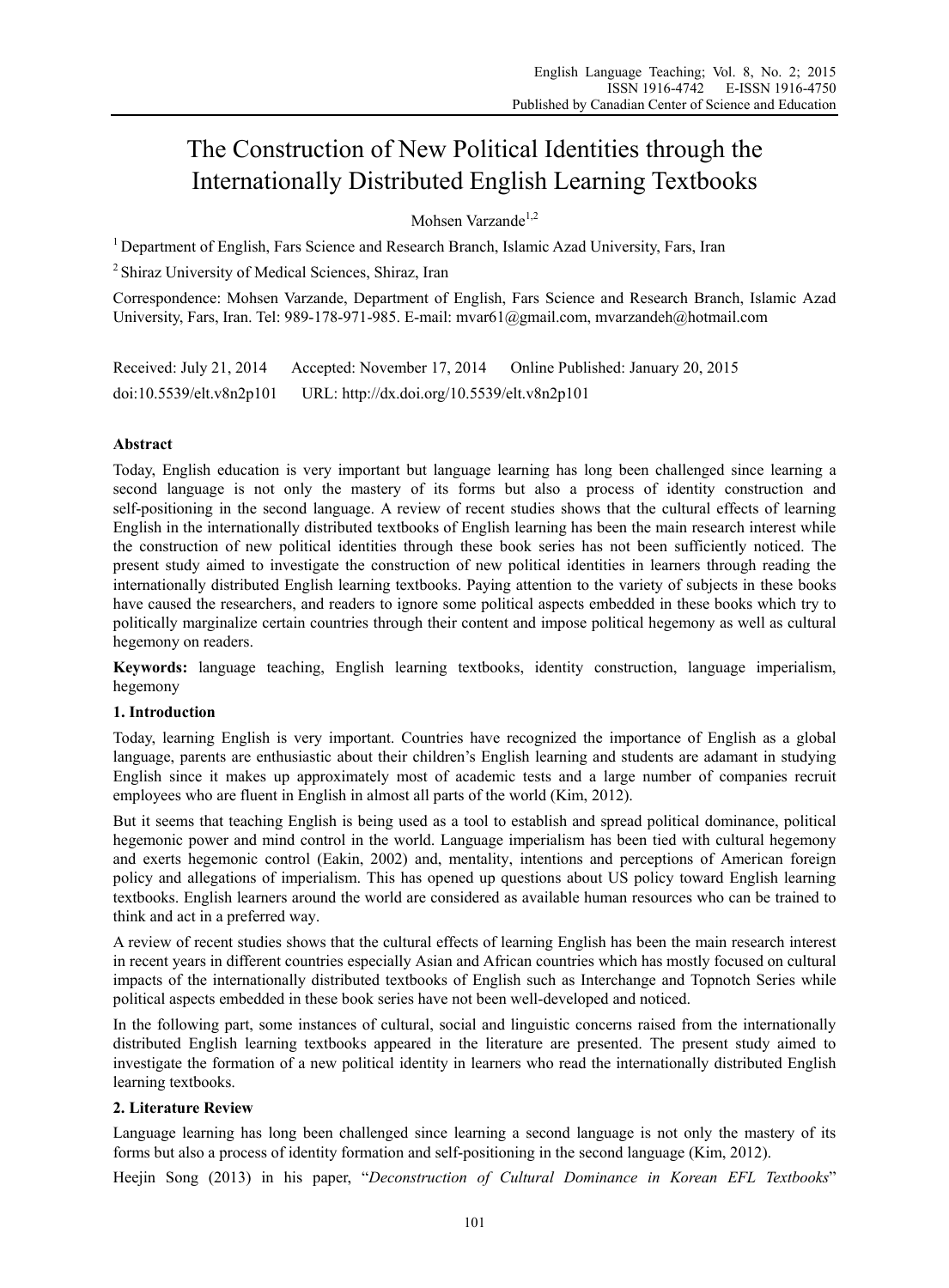investigated cultural representations in Korean EFL textbooks and how different cultures or cultural biases are embedded in these textbooks. In the revised Korean national English curriculum, English has been considered as a global language of cosmopolitan citizenship. English promotes cultural diversity and attempts to embrace cross-linguistic and cross-cultural differences.

The results of Song's study showed that American English and culture are favored in Korean national English curriculum's textbooks. Superficial cultural/intercultural interactions in English textbooks have reproduced social, racial, national and gender inequalities by favoring American representations over others. Song, finally suggests that teachers should take a critical approach to intercultural education in order to instill more inclusive and critical worldviews in their students.

According to the research article by Hyorim Kim (2012) on social and cultural issues in selected EFL textbooks in Korea, gender bias, racial and ethnical discrimination, nationality, minority status and social class are the prevalent cultural and social biases in ELT textbooks. To avoid such biases, he offers some suggestions by Triyoga (2010), including detailed changes that should be made in ELT textbooks pertaining to: photographs, illustrations, names and personalities of the characters that should convey ethnic diversity of the country; materials that should portray a balance of men/boys and women/girls in active roles and different age groups; the representation of both sexes, which should be depicted equally as being engaged in independent activities, leadership roles and situations; the depiction of characters, which should reflect that some women are taller than men; the depiction of children at play, as well as the inclusion of characters of both sexes experiencing a wide range of emotions: anxiety, anger, fear, affection, sorrow, gentleness, boldness and tenderness". Hyorim Kim observes that when students learn a foreign language, their new identities are shaped in part by what they read in the textbooks at schools (Kim, 2012).

Mohseni and Karimi (2012) investigated Linguistic Imperialism and EFL Learning among highschool students. The study primary focused on investigating the impact of the hegemony of the English language on EFL learners' attitudes to learning English and whether imported English textbooks, *Interchange series*, affected the life style of EFL learners.

Basing on the results of this study, it was concluded that (a) the hegemony of English has an amicable influence on the EFL learners' attitudes towards leaning English, and (b) the imported English textbooks have no considerable effect on the EFL learners' cultural change.

According to the findings of this study the desirability of learning English is high among high school students studying in schools where teaching English language is de-emphasized. It indicates their belief that the English language will bring untold blessings to those who succeed in learning it. It is also believed that learning English will lead to economic and educational empowerment. This attitude has influenced EFL learners' motivation to learn English, especially at high school level.

Students and their parents in this study believed that imperialism is not at the heart of ELT. They maintained that English is regarded as a practical tool not a way of cultural enrichment. Another important finding of this study was that learning English is not necessarily linked to American or British cultural values. The imported English textbooks are not platforms for English speakers to promulgate their own cultures because the main focus is on English as an international language.

In Soleimani's (2012) study titled *ELT: A Trojan Horse in Disguise?*, teaching languages cannot be devoid of the cultural values of the target language, and it aims at denigrating the cultural values of the learners, while many people consider language teaching as a neutral practice. AS cited in Soleimani (2012), the purpose of such cultural oppression, is to establish supremacy and maintain a hegemonic control over other cultures. This article tried to present arguments that scholars provide against the common belief that holds ELT as a neutral and unbiased profession. It also tried to provide practical guidelines for ELT practitioners to help them uncover hidden tenets governing the ELT profession in today's world.

Marginalization preserves the dominance of Western knowledge over local knowledge by promoting flawed practices. These practices include fallacies such as discouraging the use of first language in language programmes, emphasizing the superiority of native-speaking teachers over non-native ones, and detaching the processes of learning and teaching from sociolinguistic contexts, language use and usage.

Pishghadam and Zabihi (2012) took a look at the current state of TEFL in Iran emphasizing the importance of including local specificities of the Iranian culture and religion. Iranian *TEFL* in this study was introduced as a "successful assertion of Iranian local culture against the cultural and ideological domination of the West", which could be a response to all marginalization that Iranians have suffered during the past. In this paper the authors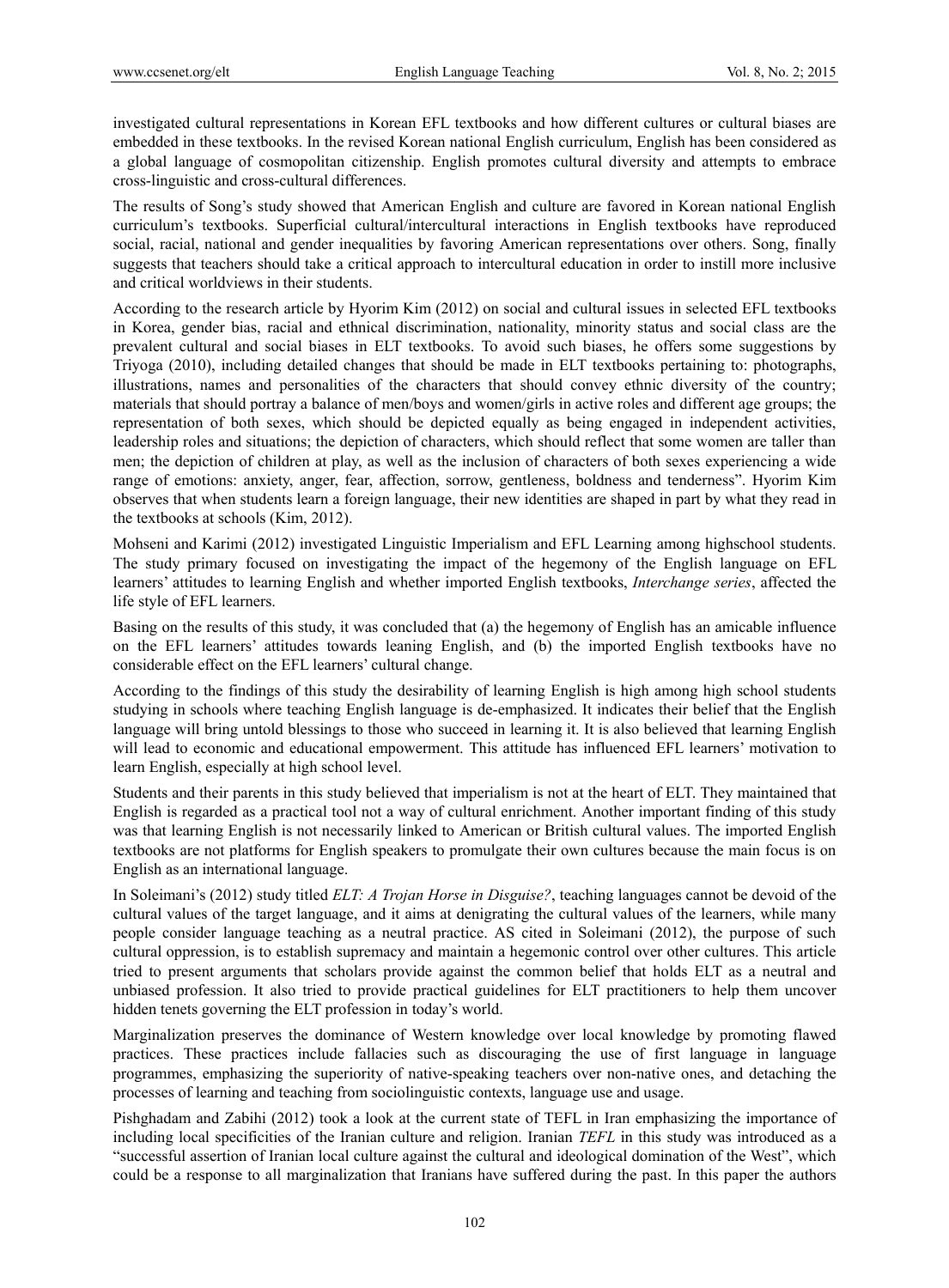tried to show how the West has made attempts to ensure that other localities' cultural, ideological, and attitudinal views have not contaminated English language as much as possible.

While trying to discuss what it means to teach English as a foreign language in an Iranian context, the authors argued that ELT professionals are very much responsible for the marginalization of Iran by showing positive attitudes towards the American culture. It also seems that most of the Iranian learners still try to conform to Standard English and consider it superior to other varieties. The authors further argued that the more the learners tried to achieve a native-like mastery of English, the more they were alienated from their own culture. This de-culturation, in turn, was found to lead to learners' loss of identity. This problem is accentuated by the fact that the West is working side by side with the Iranians' self-marginalization, to further subjugate national, religious and historical identities of Iranian people. The authors pointed out that language learning should be nationally and culturally accomplished.

According to Pishghadam and Zabihi (2012), this research should lead to the construction of a national language curriculum designed to reflect the real localities of the Iranian culture by introducing language-related components as well as specific historical, socio-cultural, and religious identities of the learners.

Yaqoob (2011), in his study on Ideology, Worldview and Cultural Aspects of ELT in Textbooks in Pakistan investigated the implicit and explicit ideological messages related to culture, and how far they impact upon the learners' worldviews. The analysis showed that both the Punjab Textbook Board (PTB) and Oxford University Press (OUP) English textbooks were replete with cultural ideologies. Furthermore, they represent different cultural ideologies which influenced different worldviews of their readers. The results showed that government and non-elite schools students, hold almost identical worldviews, while their counterparts from elite school, hold more nationalistic, religious, anti-Hindu, anti-Israel, anti-Christians views which are closer to indigenous culture than those of the latter group. They also like male characters more than female ones in comparison with elite school students (Yaqoob, 2011).

Zarei and Khalessi (2011), in their study titled "*Cultural Load in English Language Textbooks: an Analysis of Interchange Series"* maintained that the depth of rampant cultural issues across the internationally distributed English learning textbooks could not be obviously ignored since the English language has been regarded to be perilous to the viability of other languages, as a carrier of arrogance, as a means of suppression, oppression, colonization of the mind as well as social and linguistic discrimination. In this study, a model of cultural patterns was used to analyze the contents of the *Interchange* series including *values*, *norms*, *institution* and sub-components of cultural *artifact*.

The study results indicated that textbooks are artifacts strongly grounded in cultural biases, laden with cultural values unique to the Western world, which are believed to be disruptive to the culture or unconstructive in other societies, especially in Iran. Another general regularity discovered in the *Interchange* series by Zarei and Khalessi (2011) was that the frequency rate of cultural subcomponents dwindles down. This socio-cultural framework as well as cultural density in such books, according to Zarei and Khalessi, indicates "the tacit goal that foreign language learners need to get acculturated to the target language culture, feeling of alienation towards the books and the world", respectively (Zarei & Khalessi, 2011).

Abdollahzade and Banisad (2011) in their study titled "*Ideologies in the Imported English Textbooks: EFL learners and Teachers' Awareness and Attitude*" examined ideological prompts in the imported instructional English textbooks in Iran and the learners' attitudes towards English. The results of this study showed that imported textbooks represent particular ideologies and cultural values, including cultural stereotypes, the hegemony of English and sexism. Abdollahzade and Banisad (2011) maintained that:

 Although institute teachers were aware of the ideologies, they were not very much concerned with raising awareness about them;

 Given that most English textbooks are produced in countries other than Iran, cultural differences among different countries should be taken into account;

 Teachers need to be more cognizant of teaching cultural values, especially those that may cause culture shock for the learners. They should also increase their awareness about textbooks ideologies and convey this awareness to the learners. Further, awareness of the influence of the culture of a dominant language is necessary because the long-term influence may lead to a loss of confidence in the values of the less dominant language and culture.

Balaghizadeh and Jamali Motahed (2010) examined the ideological content of six American and British internationally distributed ELT textbooks through a critical discourse analysis. Results of this study suggested that in terms of content, American textbooks include more occupational and business-related issues while British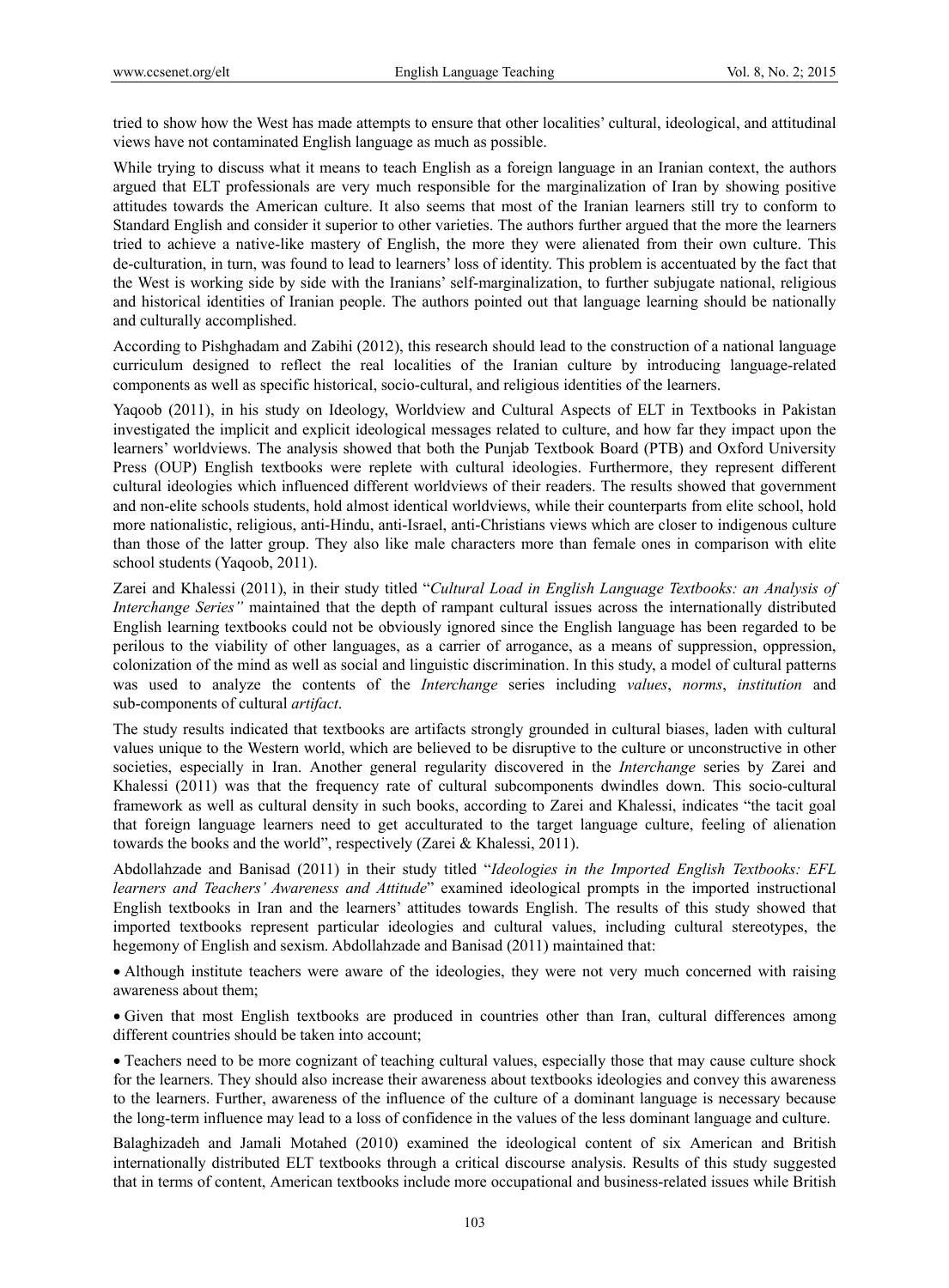textbooks tend to entertain students. Regarding relations, characters in the conversations were placed in socially equal roles, and inequalities were rarely addressed in the interactions. According to Balaghizadeh and Jamali Motahed (2010), it is time to put aside a native-speaker model of curriculum development in order to develop an appropriate EIL curriculum in which local educators also have a sense of ownership of teaching English.

Neke (2003) carried out a study titled "*English in Tanzania, an Anatomy of Hegemony* in which he suggested that the use of English with its ideological loading has not been without economic and socio-cultural consequences. It has been emphasized that language policy is used as a tool that strengthens cultural dependency and leads to the formation of identities that are in alignment with Western culture. In some countries, English also limits the development of national and local languages (Neke, 2003).

English has created hierarchies of languages and led to the rating of culture as high and low. English has also led to the unequal distribution of opportunities and resources, i.e. those who possess this linguistic cultural capital are better placed to occupy positions of power and influence.

English has greatly increased the crisis in which people seem to have lost confidence in the value of cultural systems and their knowledge base. People have been led to believe that, compared to English; their own national or local languages cannot be used to express science and its associated technologies efficiently (Neke, 2003).

In response to the assumptions of cultural homogeneity and linguistic imperialism, Aliakbari's (2002) study raised ten contradictory arguments questioning the native speakers' hegemony in international uses of English. Advocating cultural awareness and intercultural competence, his article called for the interlocutors' mutual appreciation and cooperation of cultures to strengthen international relationships. Finally, as an alternative paradigm, the article proposed linguistic democracy and calls for the recognition of cultural diversity in ELT.

According to Aliakbari's (ibid.) study, in using English as an international language, there is no need for the user to act like a native speaker of English. In such circumstances English can be taken as a means of expressing the speakers' culture, not imitating the culture of Great Britain and the U.S. The interlocutors come from different cultures and no special culture can be imposed. Perhaps in using English internationally, the appreciation of cultural differences and cultural awareness on the one hand and developing intercultural competence on the other, can lead to more effective communication. That is exactly what is meant by linguistic democracy, as proposed by Aliakbari (2002).

#### **3. Discussion**

A brief review of literature, as shown above, indicates that the cultural effects of learning English have been a research interest in recent years in different countries, especially Asian and African, where studies mostly focused on the cultural impacts of the internationally-distributed textbooks of English such as the *Interchange* and *Top Notch* Series, while the power of these books to shape new political identities in readers have not been sufficiently noticed. Paying attention and being attracted to the variety of subjects in the internationally distributed learning English textbooks have caused the researchers and readers to ignore the political aspects of these books which try to politically marginalize certain countries and impose the political hegemony as well as cultural hegemony of countries which produce international learning English.

A summary of concerns about the internationally distributed English textbooks proposed in the above-mentioned studies is presented below; it seems that a political aspect should be added to each item:

- Superficial cultural and intercultural interactions
- Social inequalities regarding race, nationality and gender
- EFL learners' cultural change
- The desirability of learning English among EFL learners
- Teaching cultural values of the target language
- Denigrating cultural values of the community of the learners
- Establishing their supremacy and maintain a hegemonic control over other cultures
- Changing our attitude toward the native speakers' advantage and superiority
- Putting emphasis on the importance of including the local specificities of culture and religion
- Showing positive attitudes towards the American culture by ELT professionals
- De-culturation and learners' loss of identity
- Self-marginalization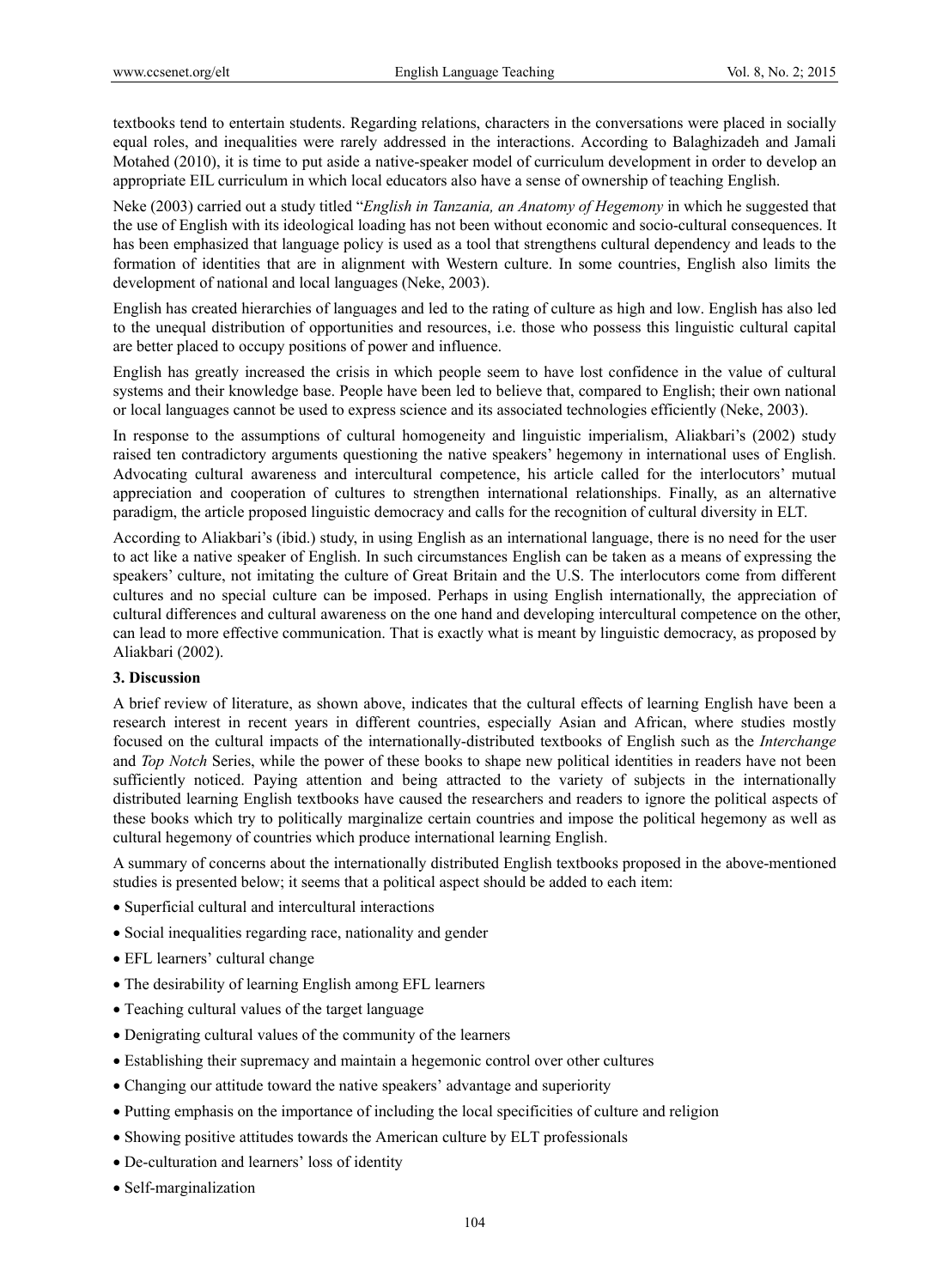- Cultural values, norms, institutions and artifacts
- Socio-cultural framework as well as the cultural density in such books
- Considering cultural differences among different countries
- Characters in the conversations placing in socially equal roles
- Socio-cultural and economic consequences
- Formation of identities in alignment with Western culture
- Limiting the development of local and national languages in some countries
- Rating culture into high and low
- Cultural awareness, and intercultural competence
- Mutual appreciation and cooperation of cultures to strengthen international relationships
- Linguistic democracy
- Recognition of cultural diversity in ELT
- Cultural awareness and appreciation of cultural differences
- Discouraging the use of first language in language programs,
- Historical, and religious identities, implicit as well as explicit ideological messages related to culture,

 Representing particular ideologies and cultural values including hegemony of English, sexism, and cultural stereotypes

- Promulgating their own cultures
- The superiority of native-speaking teachers over non-native ones
- Considering learners' specific socio-cultural
- Cultural conflict and culture shock
- Losing confidence in the value and effectiveness of cultural systems and knowledge base
- Expressing the speakers' culture, not one for imitating the culture of Great Britain, the US
- Detaching the processes of learning and teaching from the sociolinguistic contexts and realities of language use and usage
- How far cultural ideologies impact upon the learners' worldviews

On the other hand, in these studies, following issues have been neglected which should be regarded as other effective factors that the readers are confronted with, during the process of reading the internationally distributed English learning textbooks, including: the process of new political identity formation, learners' political change, alienating readers from their own political attitudes and identities, a loss of confidence in their own political values, political content of these books, global political inequalities, using language learning as a tool which strengthens political dependency and limiting national and local politics, training readers with certain political views besides their linguistic and cultural views, those who possess the linguistic cultural capital of knowing English and are better placed to occupy positions of power and influence in communities may possess certain political views.

The motto "*English for today's world: connecting people from cultures and language backgrounds*" appeared in the internationally distributed *Top Notch* series seems equitable, ethical and educational albeit self-contradictory; when the reader simply skims this book series, he/she may find it inequitable, prejudicial and political. To illustrate the point, table 1 represents some data about the content of the book *Top Notch 2A*.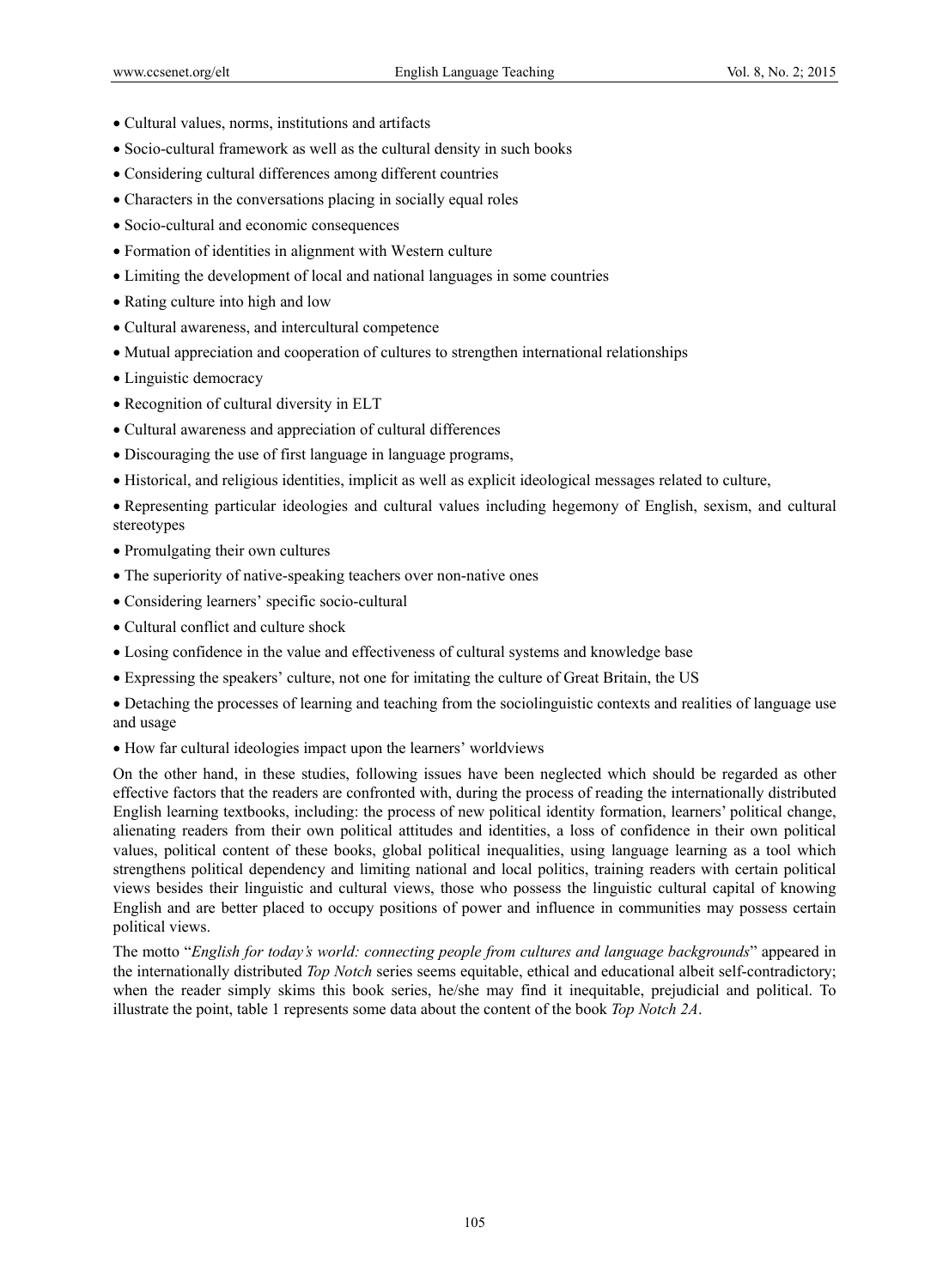### Table 1. Countries and cultures present in *Top Notch 2A*

|              | A Mention of the Country/City/Region Customs Foods |         |            | Historical<br>Tourist attractions | places/ Movie/<br>Celebrities | Map     |
|--------------|----------------------------------------------------|---------|------------|-----------------------------------|-------------------------------|---------|
| $\mathbf{1}$ | Argentina/Buenos Aires                             |         |            | $\star$                           |                               |         |
| 2            | Australia                                          |         |            | $\star$                           |                               |         |
| 3            | Austria/Vienna                                     |         |            | ÷                                 |                               | $\star$ |
| 4            | Brazil/Rio de Janeiro/Porto Alegre                 | $\star$ | $\star$    | $\ast$                            |                               |         |
| 5            | Canada/Montreal                                    |         |            |                                   | $\star$                       |         |
| 6            | Caracas                                            |         |            |                                   |                               |         |
| 7            | Chile                                              |         |            |                                   | $\star$                       |         |
| 8            | China/Beijing                                      |         |            | $\star$                           |                               |         |
| 9            | Dublin                                             |         |            |                                   |                               |         |
| 10           | Eastern Europe countries                           | $\star$ |            |                                   |                               |         |
| 11           | Ecuador                                            | $\star$ |            |                                   |                               |         |
| 12           | Egypt                                              |         |            | ÷                                 |                               |         |
| 13           | England/London                                     |         |            | $\star$                           |                               | $\star$ |
| 14           | France/Paris                                       | $\star$ |            | $\star$                           |                               | $\star$ |
| 15           | Geneva, Switzerland                                |         |            |                                   |                               |         |
| 16           | Greece/Athens                                      |         |            |                                   |                               |         |
| 17           | Hawaii                                             |         |            |                                   |                               |         |
| 18           | Hong Kong                                          |         |            |                                   |                               |         |
| 19           | Hungary                                            |         | $^{\star}$ |                                   |                               |         |
| 20           | India                                              | $\star$ | $\star$    |                                   |                               |         |
| 21           | Italy/Venice/Rome                                  |         |            | ÷                                 |                               | $\star$ |
| 22           | Japan                                              | $\star$ | $\star$    | $\star$                           |                               |         |
| 23           | Kenya                                              | $\star$ |            |                                   |                               |         |
| 24           | Korea/Seoul                                        | ÷       | $^{\star}$ |                                   |                               |         |
| 25           | Malaysia                                           |         |            |                                   |                               |         |
| 26           | Mexico/Mexico City                                 | $\star$ |            | $\star$                           |                               |         |
| 27           | Mongolia                                           |         |            |                                   |                               |         |
| 28           | Peru                                               |         | $\star$    |                                   |                               |         |
| 29           | Russia                                             |         |            |                                   |                               |         |
| 30           | Spain/Madrid                                       | $\star$ |            | ÷                                 |                               | $\star$ |
| 31           | Sweden                                             |         |            |                                   |                               |         |
| 32           | Thailand                                           |         | $\star$    |                                   |                               |         |
| 33           | The US/Washington/Chicago                          | $\star$ |            | ÷                                 | $\star$                       | $\star$ |
|              | New York/North & South America                     |         |            |                                   |                               |         |
| 34           | Ukraine                                            | $\star$ |            |                                   |                               |         |

As shown in the above table, there is no mention of countries such as IR Iran and North Korea in *Top Notch 2A*. In the world of politics, these two countries are under severe political and economic attacks and pressures by the US and are accused of violating international regulations and human rights. The US is advocating that Iran and North Korea should not develop nuclear weapons, while the US is the only country to have used nuclear weapons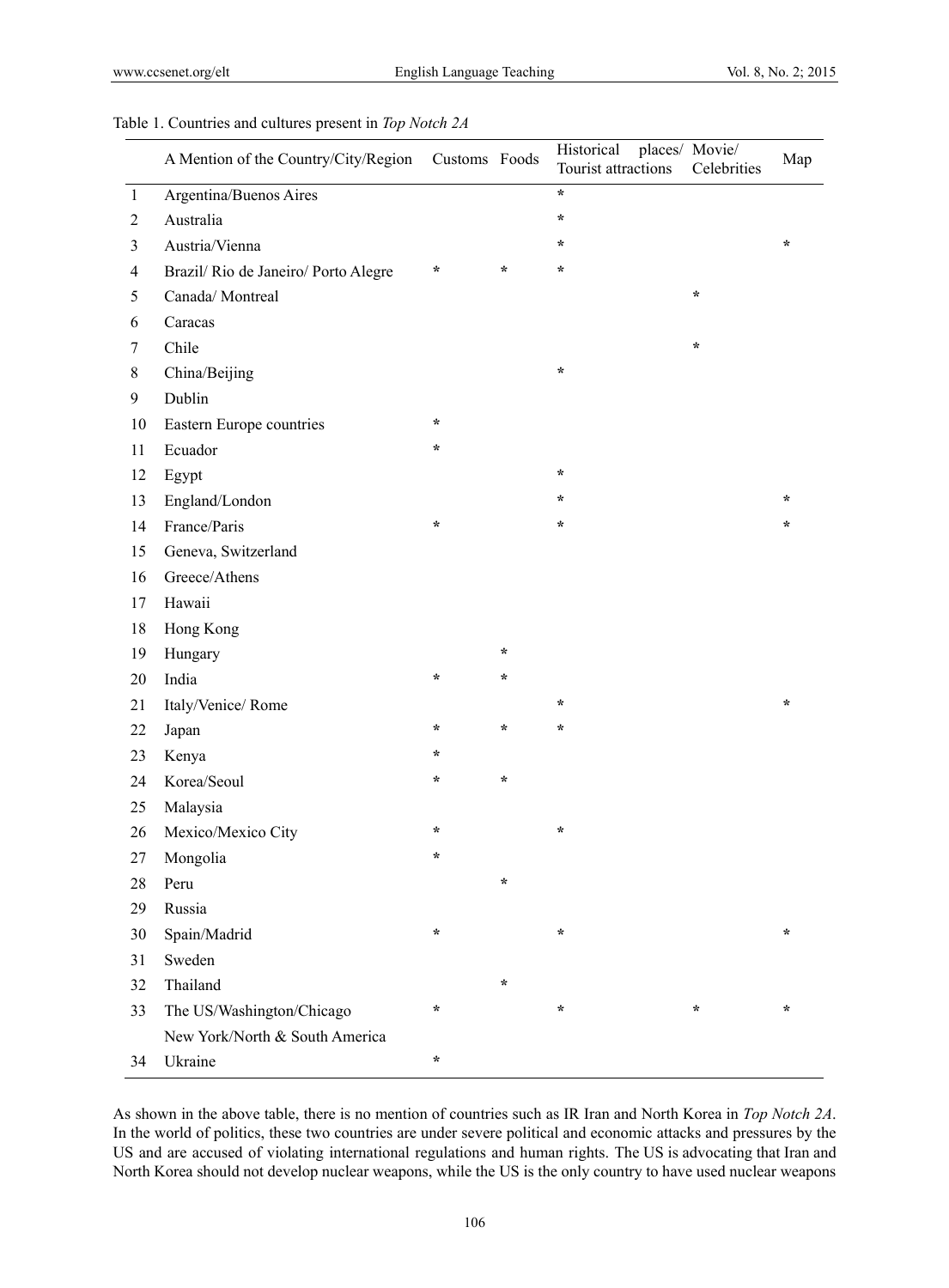in warfare; one may wonder how it would be if these two countries were following US, as others. One possibility could be that one could then easily find a mention of these two countries, their cities, customs, foods, historical places or tourist attractions, celebrities, maps and culture in this book series.

According to the motto of the *Top Notch* book, one may wonder whether IR Iran and North Korea are not "people" or "cultures" or have no "language backgrounds". This obvious policy should be explained by the policy makers, publishers and writers of internationally distributed English textbooks; their scientific, cultural and educational commitment seems to be affected by US policy. IR Iran, with a history of thousands of years, has been forgotten in the internationally distributed book series while less famous countries and cultures are present there.

What about Russia (which reminds us of Soviet Union- United States relations)? Take a look at this part of the book Top Notch 2A:

*'The Hunt for Red October … the movie is about a Soviet nuclear submarine that comes very close to American waters. The crew of An American submarine must decide: is the submarine trying to escape the Soviet Union-or start a nuclear war?'* 

Policy makers, publishers and writers should consider what the readers—Learners around the world, Russian learners, Persian learners, North Korean learners—really conclude from this part. This policy aims to create a feeling of alienation in learners not only towards the book but also towards the world. Maybe, this feeling can influence the learners' attitudes towards their governments' foreign policy or helps them change their way of thinking about US policies. The question is simply that why this part has been chosen? The story could be vice versa if no political policy ruled these book series.

Arab countries are also forgotten in this book series although the Arabs, their language and their religion cannot be easily excluded from the content of the book. It is also surprising that some Arab countries that have been regarded to be united with US or England are also ignored.

#### **4. Conclusion**

The present study can be useful in a number of ways: developing new curricula and teaching materials including textbooks with less nationalistic, religious and political biases. In this regard, policy makers in all parts of the world should be aware of the policies in the internationally distributed English textbooks and manage the educational materials for their own learners so that they are prevented from being influenced by the cultural and political hegemonies of English. A good example is the Pakistani textbook *Primary Stage English* which includes lessons such as "*Pakistan, My Country*," "*Our Flag*," and "*Our Great Leader*," which can establish a connection between EFL, patriotism, religious and political faith (Spichtinger, 2013).

On the other hand, as cited in Bartlett (2006), policy makers, publishers and writers of the internationally distributed English textbooks should remember that the "internationalization" of English may create new possibilities for English native-speakers, as McCabe elaborates:

'...whereas for two centuries we exported our language and our customs in hot pursuit of... fresh markets, we now find that our language and our customs are returned to us but altered so that they can be used by others... so that our own language and culture discover new possibilities, fresh contradictions'.

The English language has long become a means of suppression and oppression (Pennycook, 1994), as a carrier of arrogance (Searle, 1983, quoted in Pennycook, 1994), as colonization of the mind (Chatterjee, 1993) and as social and linguistic discrimination and new political identities are shaped in non-native learners around the world especially in certain countries and cultures through the internationally distributed English learning textbooks.

Therefore, the author suggests that further studies should be conducted to address political aspects, besides cultural, social and linguistic issues, in analyzing the internationally distributed English textbooks in different countries, especially in IR Iran, North Korea, Russia and Arab countries.

#### **References**

Abdollahzadeh, E. (2011). Ideologies in the Imported English Textbooks: EFL learners and Teachers' Awareness. *Journal of English Language Teaching and Learning*, *53*, 217.

Aliakbari, M. (2002). *Linguistic imperialism, linguistic democracy and English language teaching*. Retrieved from http://shawnashapiro.com/courses/wrpr0102a-s10